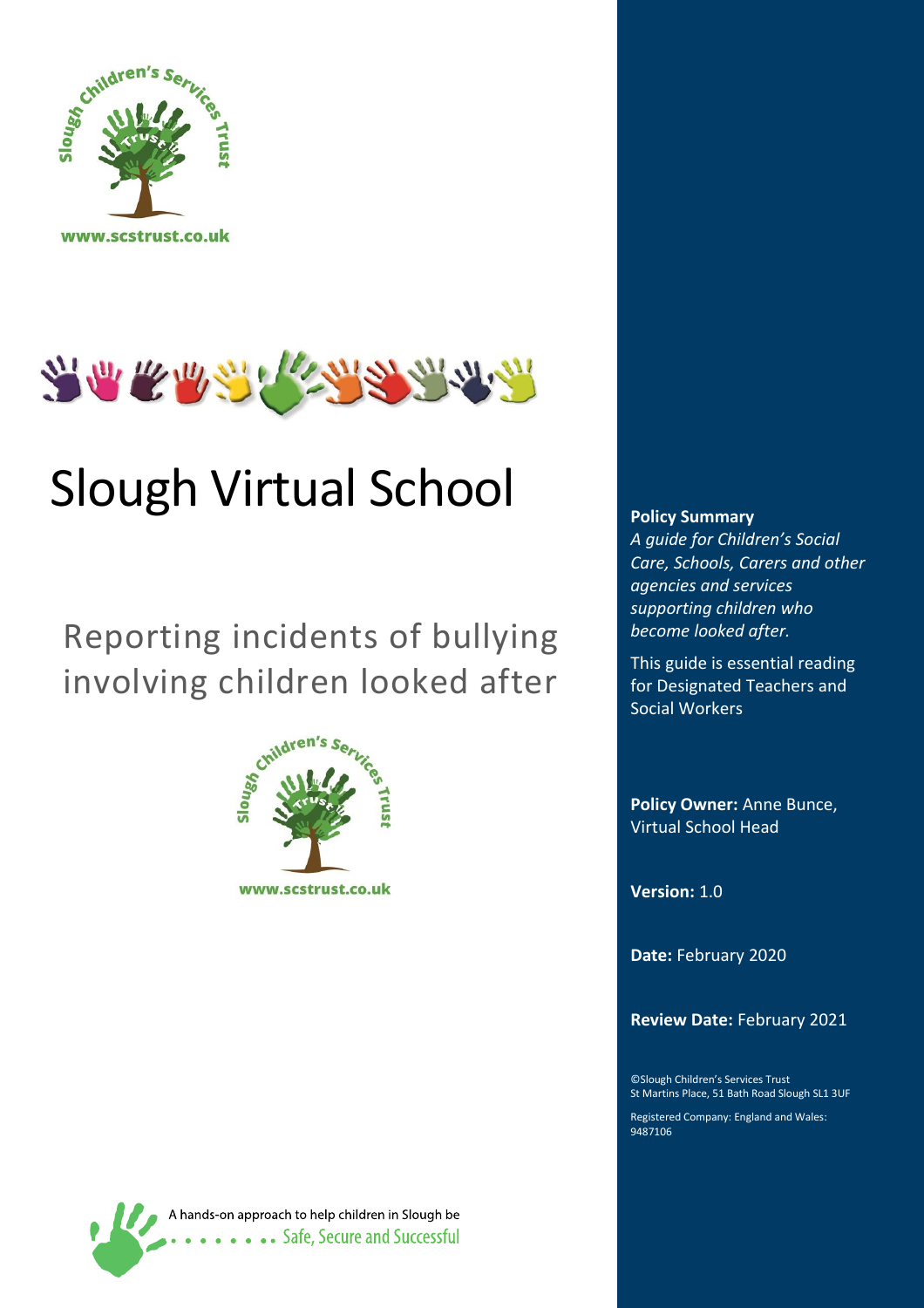#### <span id="page-1-0"></span>**Contents**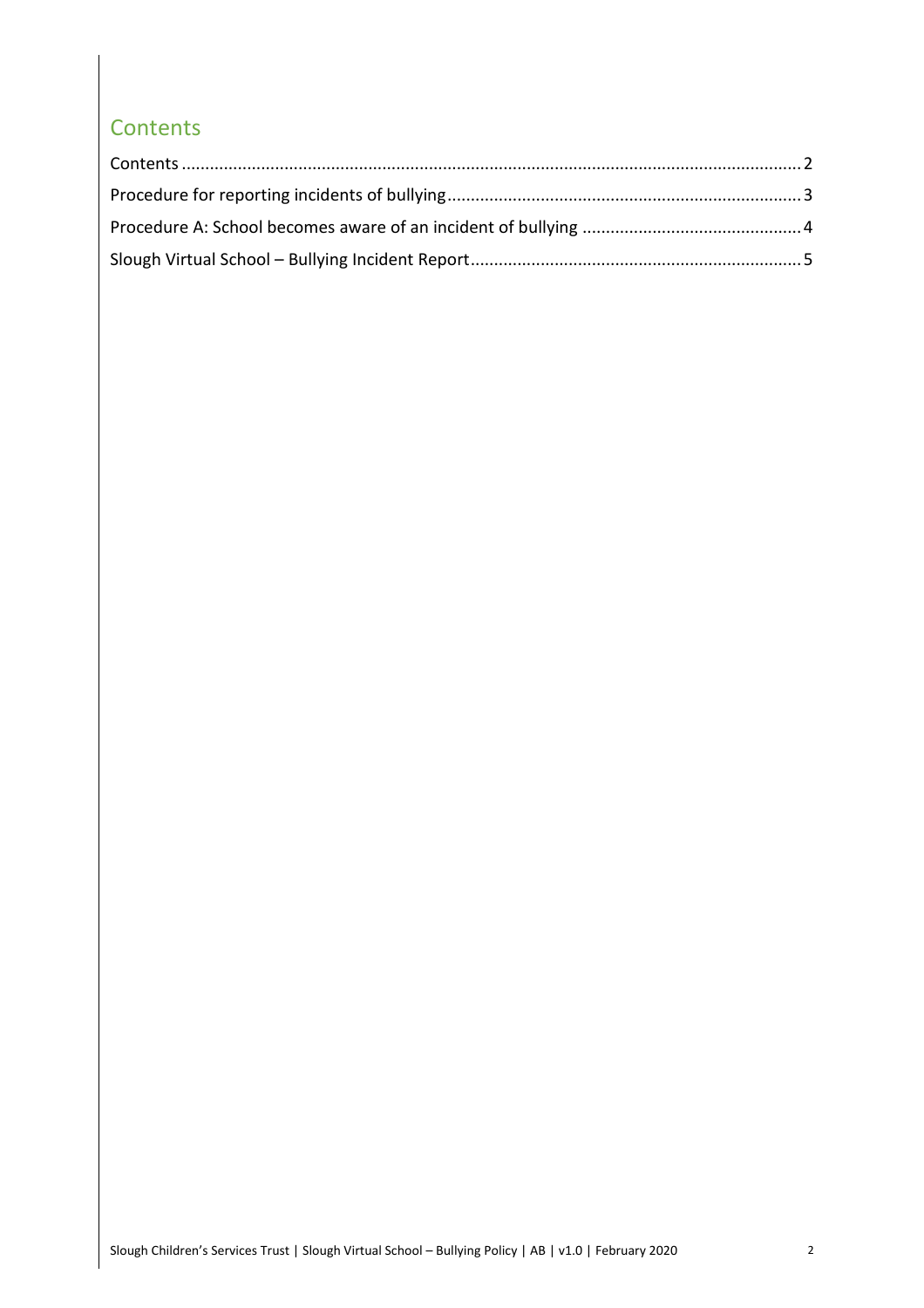### <span id="page-2-0"></span>Procedure for reporting incidents of bullying and cyber bullying

**This procedure is to be followed for all incidents of bullying, including racist incidents, involving children who are looked after by Slough Children's Services Trust (SCST). This policy is dependent on good communication of all parties involved.**

**We use the NSPCC definition of bullying and cyber bullying and their guidance.**

**https://www.nspcc.org.uk/preventing-abuse/child-abuse-and-neglect/bullying-andcyberbullying/**

When schools become aware of an incident of bullying involving a child who is looked after by SCST they must inform Slough Virtual School within one working day.

This covers all forms of bullying – including racist incidents – whether the looked after child is considered to be the alleged victim or perpetrator.

When a school or carer becomes aware of an incident of bullying involving a child looked after by SCST it must follow Procedure A.

In addition to the school following its own bullying policy and procedures it must also complete a **Bullying Incident Report** on the standard proforma (at the end of this procedure and available separately) and send this to the Virtual School within one working day using secure means. A copy of this Bullying Incident Report must also be retained on the child's looked after child file, which is secure and separate from the main pupil file for the child.

The school must also record the incident on the child's Termly Reporting Proforma.

We advocate a restorative approach in any follow up after bullying or cyber bullying.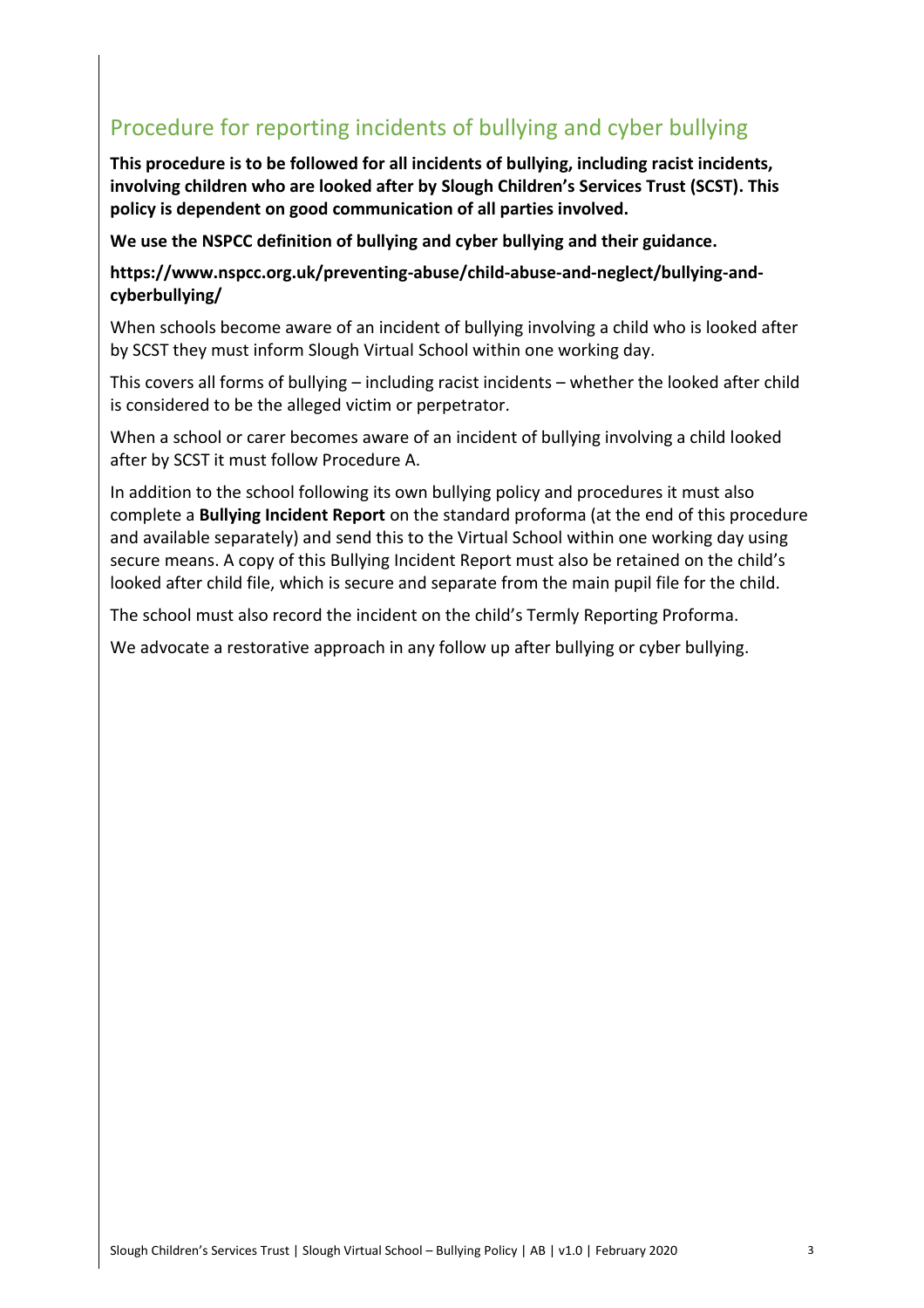#### <span id="page-3-0"></span>Procedure A: School becomes aware of an incident of bullying

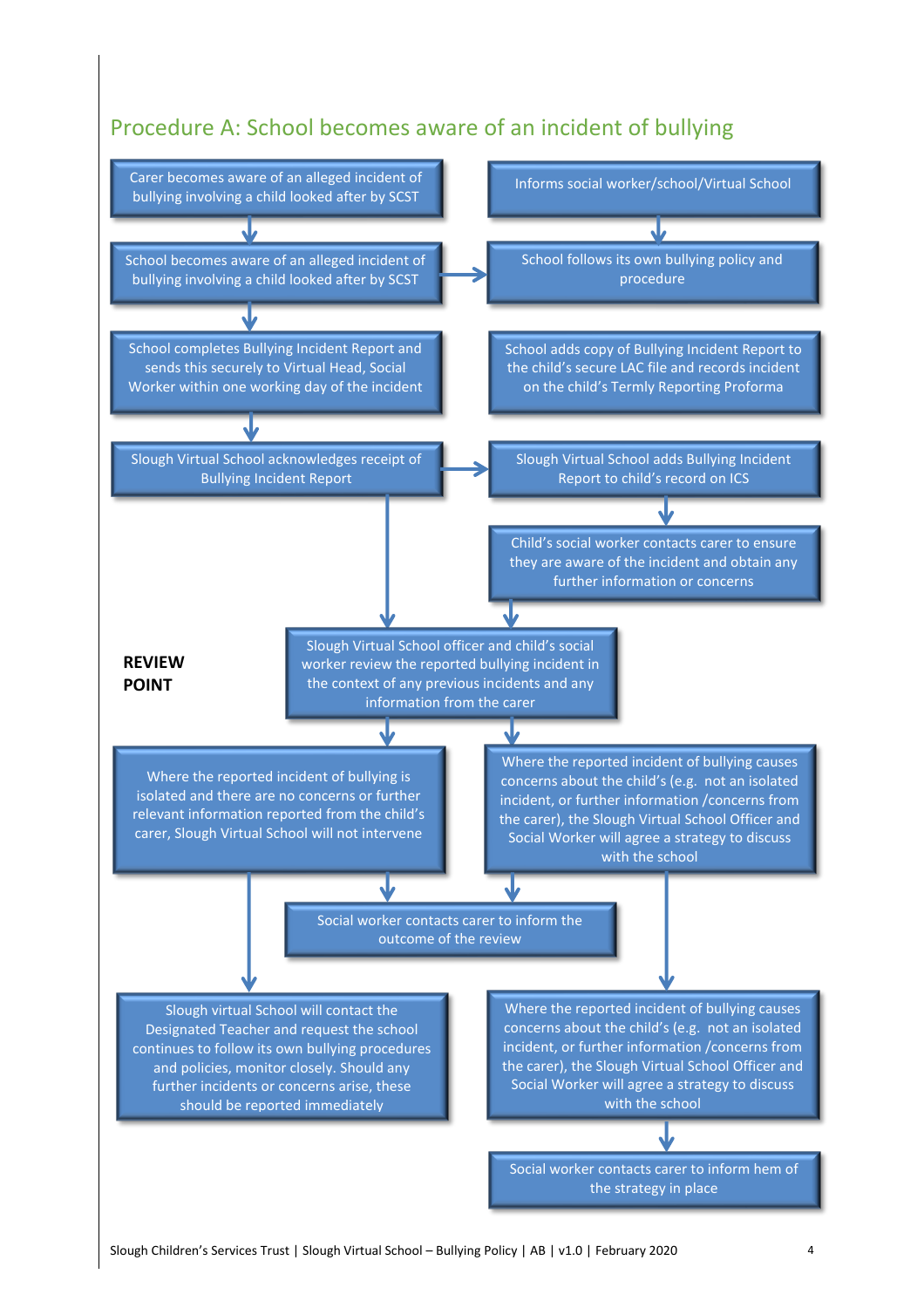## <span id="page-4-0"></span>Slough Virtual School – Bullying Incident Report

This form is to be completed for all bullying incidents that involve a child looked after by Slough Children's Services Trust

#### CONFIDENTIAL ONCE COMPLETED

| <b>Name of School</b>                                    |                                     |        |                             | <b>Address</b>                             |                                               |                                              |                              |
|----------------------------------------------------------|-------------------------------------|--------|-----------------------------|--------------------------------------------|-----------------------------------------------|----------------------------------------------|------------------------------|
|                                                          |                                     |        |                             |                                            |                                               |                                              |                              |
| <b>Name of Designated Teacher</b>                        |                                     |        | Contact telephone and email |                                            | Name of Social Worker                         |                                              |                              |
|                                                          |                                     |        |                             |                                            |                                               |                                              |                              |
| <b>Name of pupil</b>                                     |                                     |        | <b>UPN</b>                  |                                            | <b>Alleged Incident</b><br>Victim/Perpetrator |                                              |                              |
|                                                          |                                     |        |                             |                                            |                                               |                                              |                              |
| <b>Year Group</b>                                        |                                     | Gender |                             | <b>Ethnicity</b><br>(racial bullying only) |                                               | <b>Religion</b><br>(religious bullying only) |                              |
|                                                          |                                     |        |                             |                                            |                                               |                                              |                              |
| Type of bullying (please indicate all that apply)        |                                     |        |                             |                                            |                                               |                                              |                              |
| <b>Verbal</b>                                            | Non-verbal                          |        | Physical                    | Social media                               | <b>Text message</b>                           |                                              | Other<br>(please<br>specify) |
|                                                          |                                     |        |                             |                                            |                                               |                                              |                              |
| Motivation for bullying (please indicate all that apply) |                                     |        |                             |                                            |                                               |                                              |                              |
| Gender                                                   | <b>Sexual</b><br><b>orientation</b> |        | Racial                      | <b>SEN or</b><br><b>Disability</b>         | <b>Religious</b>                              |                                              | Other<br>please<br>specify)  |
|                                                          |                                     |        |                             |                                            |                                               |                                              |                              |
| Location of the incident/s?                              |                                     |        |                             | When did the bullying begin?               |                                               |                                              |                              |
|                                                          |                                     |        |                             |                                            |                                               |                                              |                              |
|                                                          |                                     |        |                             |                                            |                                               |                                              |                              |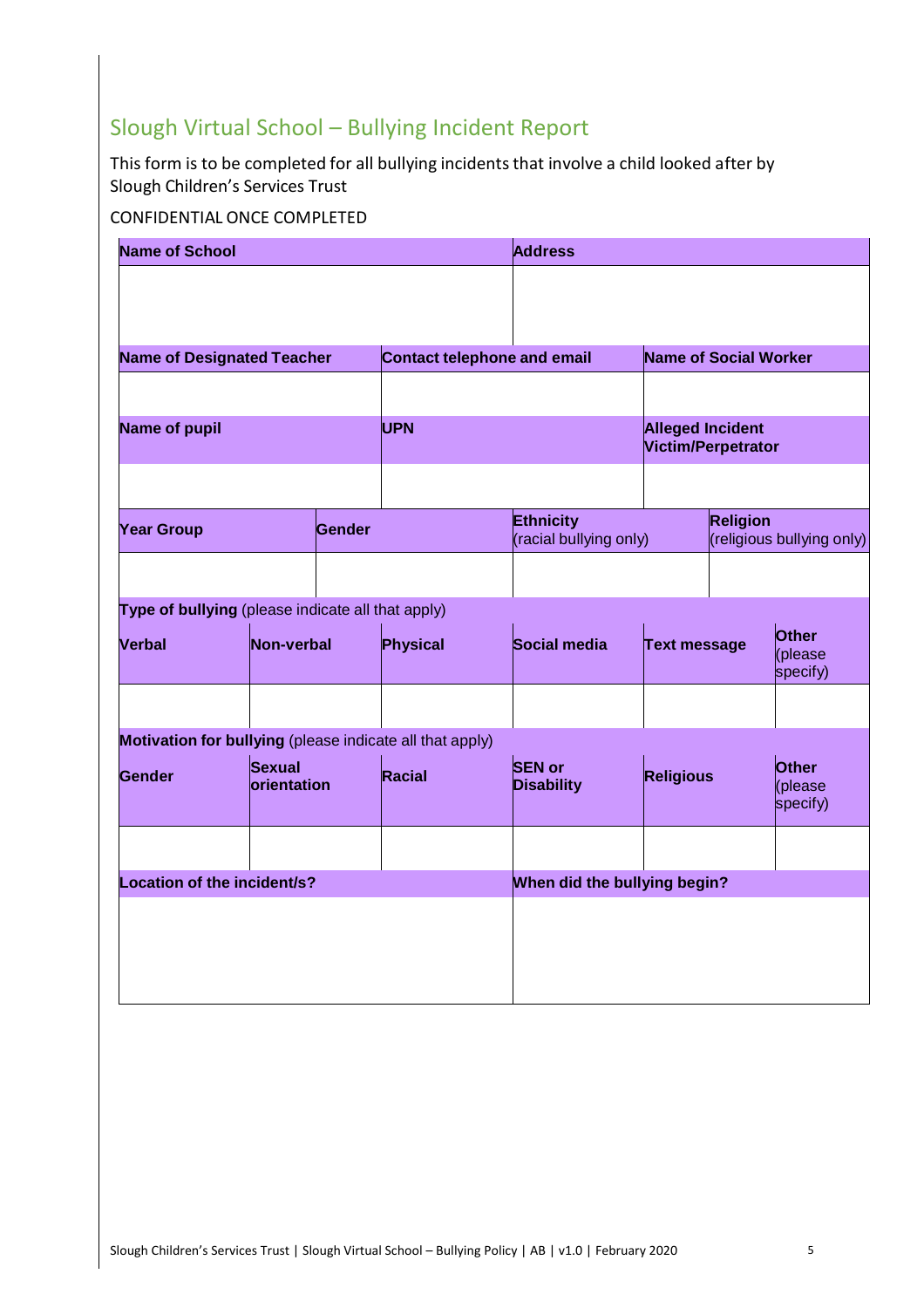| Description of what happened/is happening and who was/is doing the bullying. If there is/was more<br>than one alleged perpetrator involved describe their roles. Please describe exactly what was written, |  |  |  |  |  |  |
|------------------------------------------------------------------------------------------------------------------------------------------------------------------------------------------------------------|--|--|--|--|--|--|
| said or done                                                                                                                                                                                               |  |  |  |  |  |  |
| Do not describe actions, behaviour or words such as appropriate or inappropriate.                                                                                                                          |  |  |  |  |  |  |
|                                                                                                                                                                                                            |  |  |  |  |  |  |
|                                                                                                                                                                                                            |  |  |  |  |  |  |
|                                                                                                                                                                                                            |  |  |  |  |  |  |
|                                                                                                                                                                                                            |  |  |  |  |  |  |
|                                                                                                                                                                                                            |  |  |  |  |  |  |
|                                                                                                                                                                                                            |  |  |  |  |  |  |
|                                                                                                                                                                                                            |  |  |  |  |  |  |
|                                                                                                                                                                                                            |  |  |  |  |  |  |
|                                                                                                                                                                                                            |  |  |  |  |  |  |
|                                                                                                                                                                                                            |  |  |  |  |  |  |
|                                                                                                                                                                                                            |  |  |  |  |  |  |
|                                                                                                                                                                                                            |  |  |  |  |  |  |
| Were there any witnesses to the incident/s? Please provide details.                                                                                                                                        |  |  |  |  |  |  |
|                                                                                                                                                                                                            |  |  |  |  |  |  |
|                                                                                                                                                                                                            |  |  |  |  |  |  |
|                                                                                                                                                                                                            |  |  |  |  |  |  |
|                                                                                                                                                                                                            |  |  |  |  |  |  |
| How often is the bullying taking place?                                                                                                                                                                    |  |  |  |  |  |  |
|                                                                                                                                                                                                            |  |  |  |  |  |  |
|                                                                                                                                                                                                            |  |  |  |  |  |  |
|                                                                                                                                                                                                            |  |  |  |  |  |  |
|                                                                                                                                                                                                            |  |  |  |  |  |  |
| Was the pupil physically hurt? Was first aid or medical assistance needed?                                                                                                                                 |  |  |  |  |  |  |
|                                                                                                                                                                                                            |  |  |  |  |  |  |
|                                                                                                                                                                                                            |  |  |  |  |  |  |
|                                                                                                                                                                                                            |  |  |  |  |  |  |
| Has the school informed the pupil's Carer(s) of the bullying? Or was the school informed by the                                                                                                            |  |  |  |  |  |  |
| Carer(s)? Please provide details.                                                                                                                                                                          |  |  |  |  |  |  |
|                                                                                                                                                                                                            |  |  |  |  |  |  |
|                                                                                                                                                                                                            |  |  |  |  |  |  |
|                                                                                                                                                                                                            |  |  |  |  |  |  |
| Has the school, pupil or Carer(s) reported the bullying to anyone else (e.g. other school staff,                                                                                                           |  |  |  |  |  |  |
| police, other agencies)? Please provide full details.                                                                                                                                                      |  |  |  |  |  |  |
|                                                                                                                                                                                                            |  |  |  |  |  |  |
|                                                                                                                                                                                                            |  |  |  |  |  |  |
|                                                                                                                                                                                                            |  |  |  |  |  |  |
|                                                                                                                                                                                                            |  |  |  |  |  |  |
| How does the pupil feel now that the bullying has been reported?                                                                                                                                           |  |  |  |  |  |  |
|                                                                                                                                                                                                            |  |  |  |  |  |  |
|                                                                                                                                                                                                            |  |  |  |  |  |  |
|                                                                                                                                                                                                            |  |  |  |  |  |  |
|                                                                                                                                                                                                            |  |  |  |  |  |  |